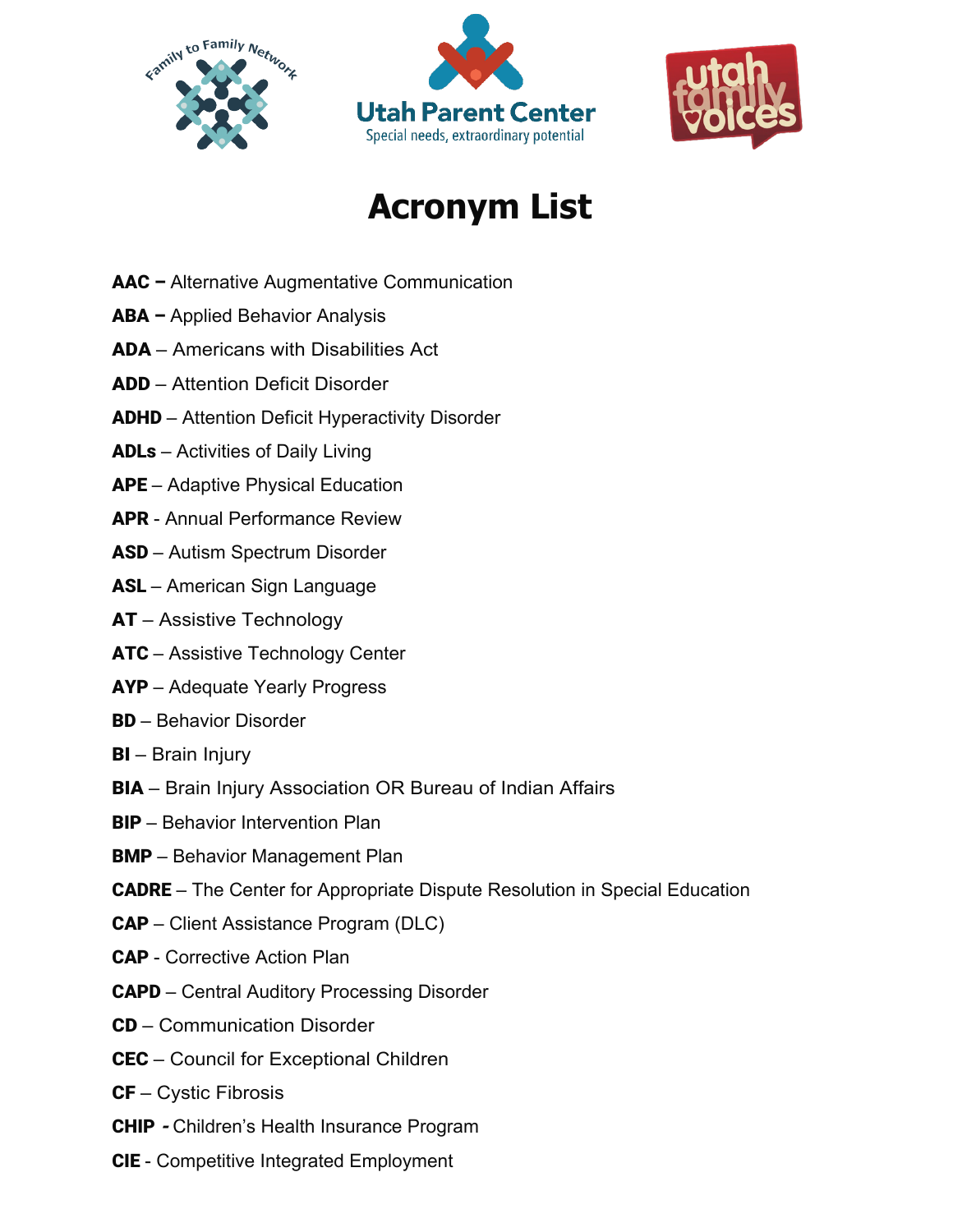- CIL Centers for Independent Living
- COE Center for Expertise
- COLA Cost of Living Adjustment
- CP Cerebral Palsy
- CPD Center for Persons with Disabilities, Utah State University
- CPIR Center for Parent Information and Resources; TA Center for Parent Centers
- CSHCN Children with Special Health Care Needs, Utah Department of Health
- **CWIC** Community Work Incentives Coordinator
- **DHH** This is meant to be inclusive of all individuals who identify as deaf, Deaf, and
- hard of hearing individuals
- DB Deafblind
- **DCFS** Division of Child and Family Services
- **DD** Developmental Delay
- **DD Act** Developmental Disabilities Assistance and Bill of Rights Act
- **DDS** Division of Disability Determination Services
- D/HH Deaf/Hard of Hearing
- **DHS** Department of Human Services
- **DI** Direct Instruction
- **DLC** Disability Law Center
- DSAMH Utah Division of Substance Abuse and Mental Health
- **DOH** Department of Health
- USOR Utah State Office of Rehabilitation
- **DS** Down Syndrome
- **DSBVI** Division of Services for the Blind and Visually Impaired
- **DSDHH** Division of Services for the Deaf and Hard of Hearing
- **DSM** Diagnostic and Statistical Manual of Mental Disorders by the American
- Psychiatric Association
- DSPD Division of Services for People with Disabilities
- DWS Department of Workforce Services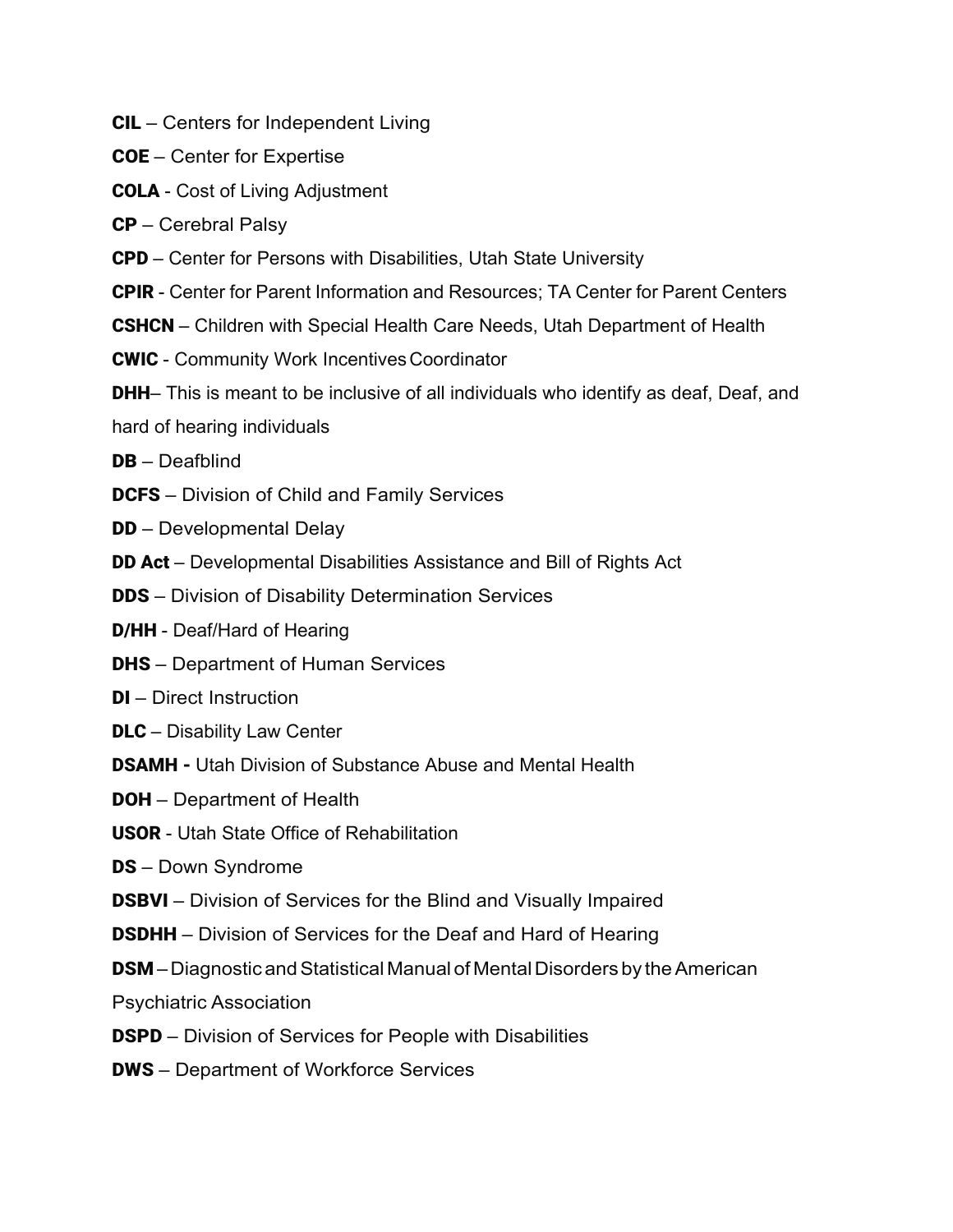- EBD Emotional and Behavioral Disorders
- EC Early Childhood OR Exceptional Child [ren]
- ECE Early Childhood Education
- ED Emotional Disturbance
- EDGAR Education Department General Administrative Regulations
- EF Executive Function
- **EHDI Early Hearing Detection and Intervention**
- EI Early Intervention
- EN Employment Network
- EPSDT Early Periodic Screening, Diagnosis, and Treatment
- ESSA Every Students Succeeds Act
- ESEA Elementary and Secondary Education Act
- ESL English as a Second Language
- ESY Extended School Year
- **F2FHIC** Family to Family Health Information Center, Family Voices/Utah Parent Center Project
- FAPE Free, Appropriate, Public Education
- FASD Fetal Alcohol Spectrum Disorder
- FBA Functional Behavioral Assessment/Analysis
- **FERPA** Family Education Rights Privacy Act
- FFY Federal Fiscal Year
- FIOA Freedom of Information Act
- FLSA Fair Labor Standards Act
- FOIA Freedom of Information Act
- FtoFN Family to Family Network, A Program of the Utah Parent Center



- GCSSP Governor's Coordination and Special Services Plan
- GE General Education, sometimes referred to as GenEd
- GT Gifted and Talented
- GRAMA The Government Records Access and Management Act

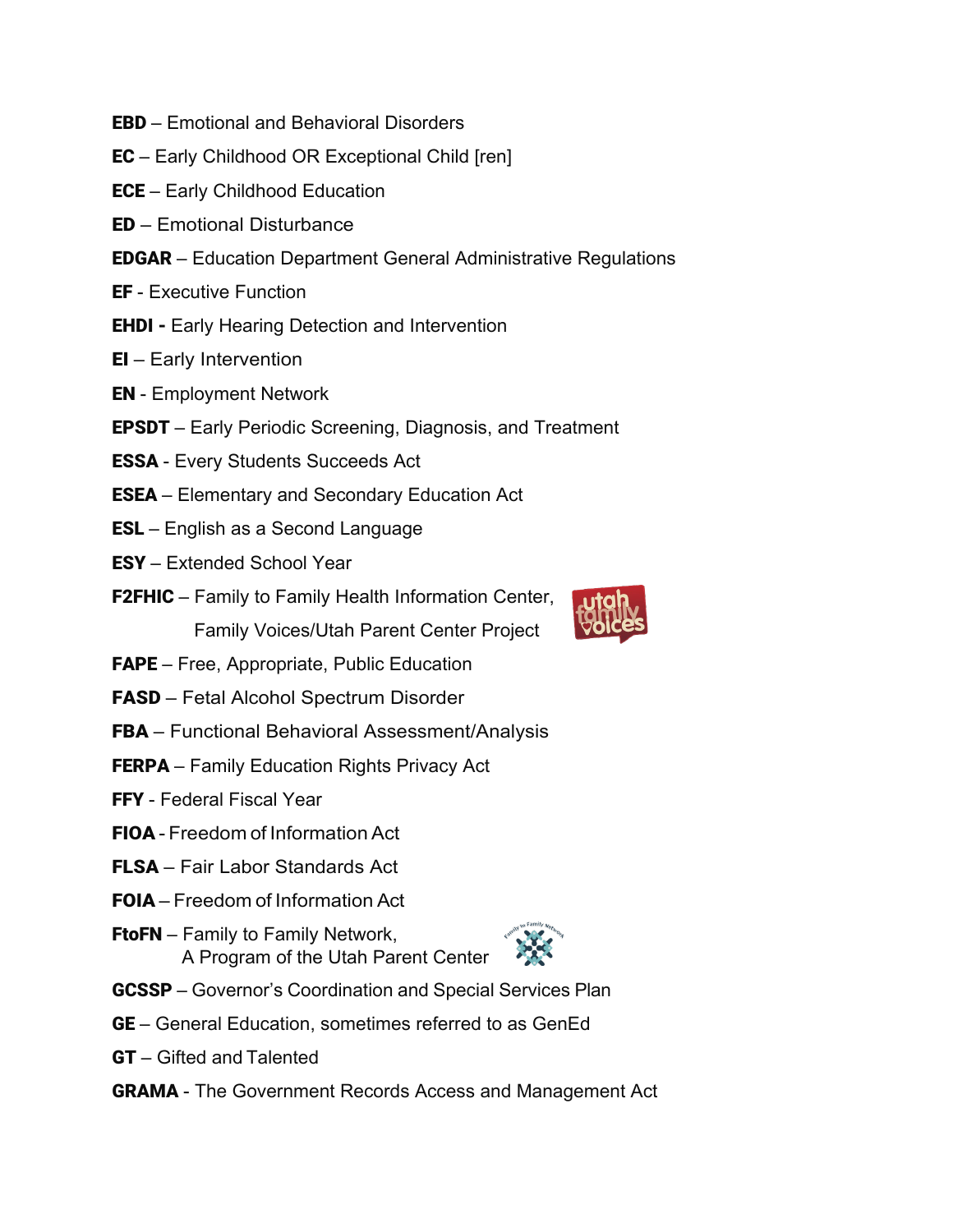- **HHS** Health and Human Services
- HOH Hard of Hearing
- HS Head Start OR High School
- IA Instructional Assistant, sometimes referred to as a Para, or Paraprofessional
- IAES Interim Alternative Education Setting
- ICC Interagency Coordinating Council for Infants and Toddlers with Special Needs

and Their Families

- ID Intellectual Disability
- IEE Independent Educational Evaluation
- IDEA **2004** Individuals with Disabilities Education Improvement Act; Reauthorized in 2004
- **IEP** Individualized Education Program
- IFSP Individualized Family Service Plan
- **IHE** Institution of Higher Education
- IL Independent Living
- **ILC-** Independent Living Center
- IPE Individualized Plan for Employment
- IRWE Impairment-Related Work Expenses
- ISP Individualized Service Plan
- LCPD Legislative Coalition for People with Disabilities
- LD–Learning Disability (sometimes called SLD see below)
- LDA Learning DisabilitiesAssociation
- LEA Local Education Agency
- LEP Limited English Proficiency
- **LMHA** Local Mental Health Authority
- LRBI Least Restrictive Behavioral Interventions
- LRE Least Restrictive Environment
- MCH Maternal and Child Health, Utah Department of Health
- MD Manifestation Determination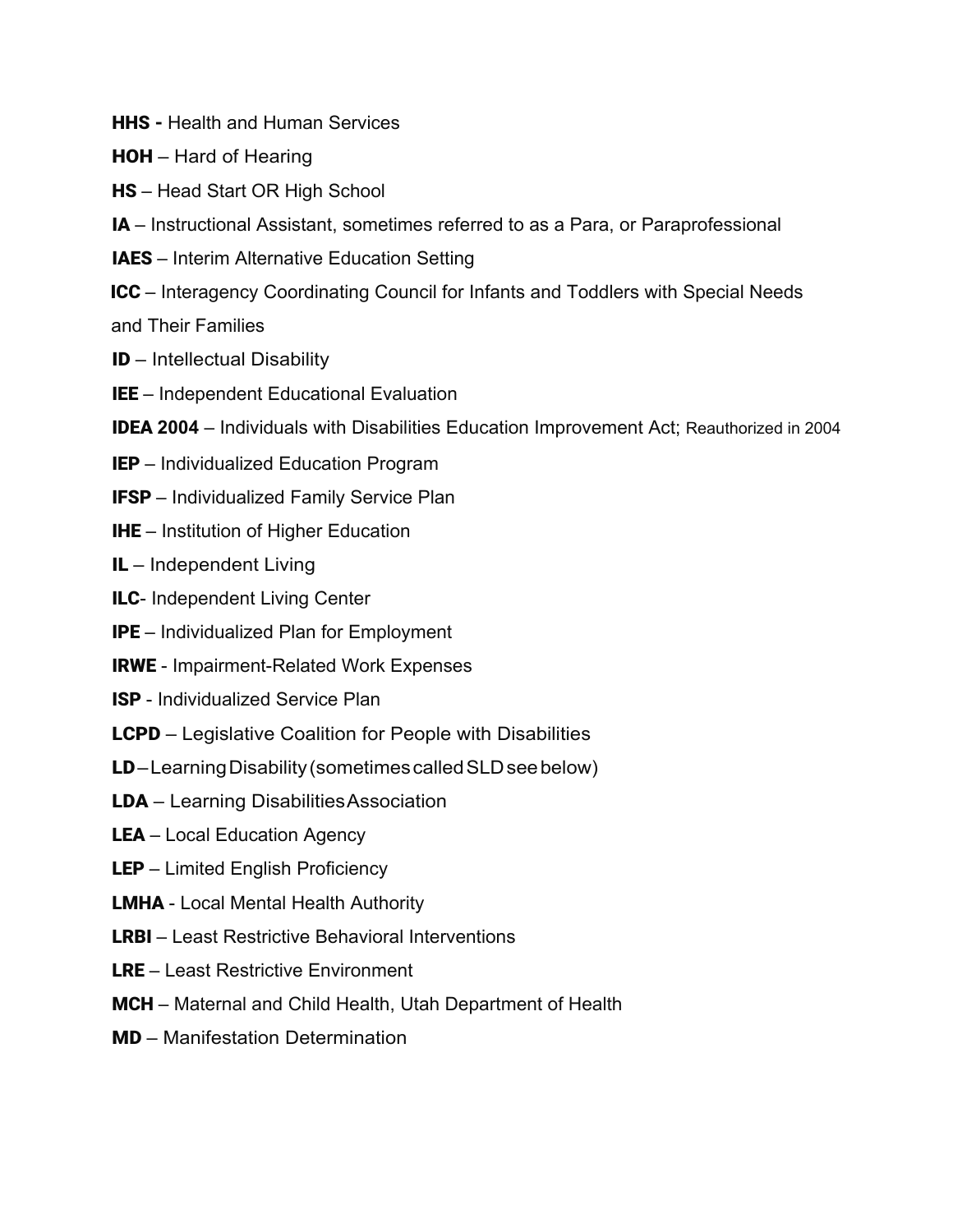- MD Multiple Disabilities
- MD Muscular Dystrophy
- MH Mental Health
- MOA Memorandum of Agreement
- MPRRC Mountain Plains Regional Resource Center Center for Inclusive Childcare
- MTSS Multi-tiered System of Supports
- NAMI –National Alliance on Mental Illness
- NDT Neurodevelopmental Treatment
- NEA National Education Association
- **OCD** Obsessive Compulsive Disorder
- **OCR** Office of Civil Rights
- ODD Oppositional Defiant Disorder
- **OHI** Other Health Impairment
- OI Orthopedic Impairment
- **O & M** Orientation and Mobility
- OSEP Office of Special Education Programs, U.S. Department of Education
- OSERS Office of Special Education and Rehabilitative Services
- **OT** Occupational Therapy/Therapist
- PALS Peer-Assisted Learning System
- PASS Plan for Achieving Self-Support
- **PBIS** Positive Behavioral Interventions and Supports
- PCA Personal Care Attendant
- PD Physical Disability
- PDD Pervasive Developmental Disorder
- PLAAFP- Present Level of Academic Achievement and Functional Performance
- PP Paraprofessional
- PS Preschool
- **PT** Physical Therapy/Therapist
- **PTI** Parent Training and Information Center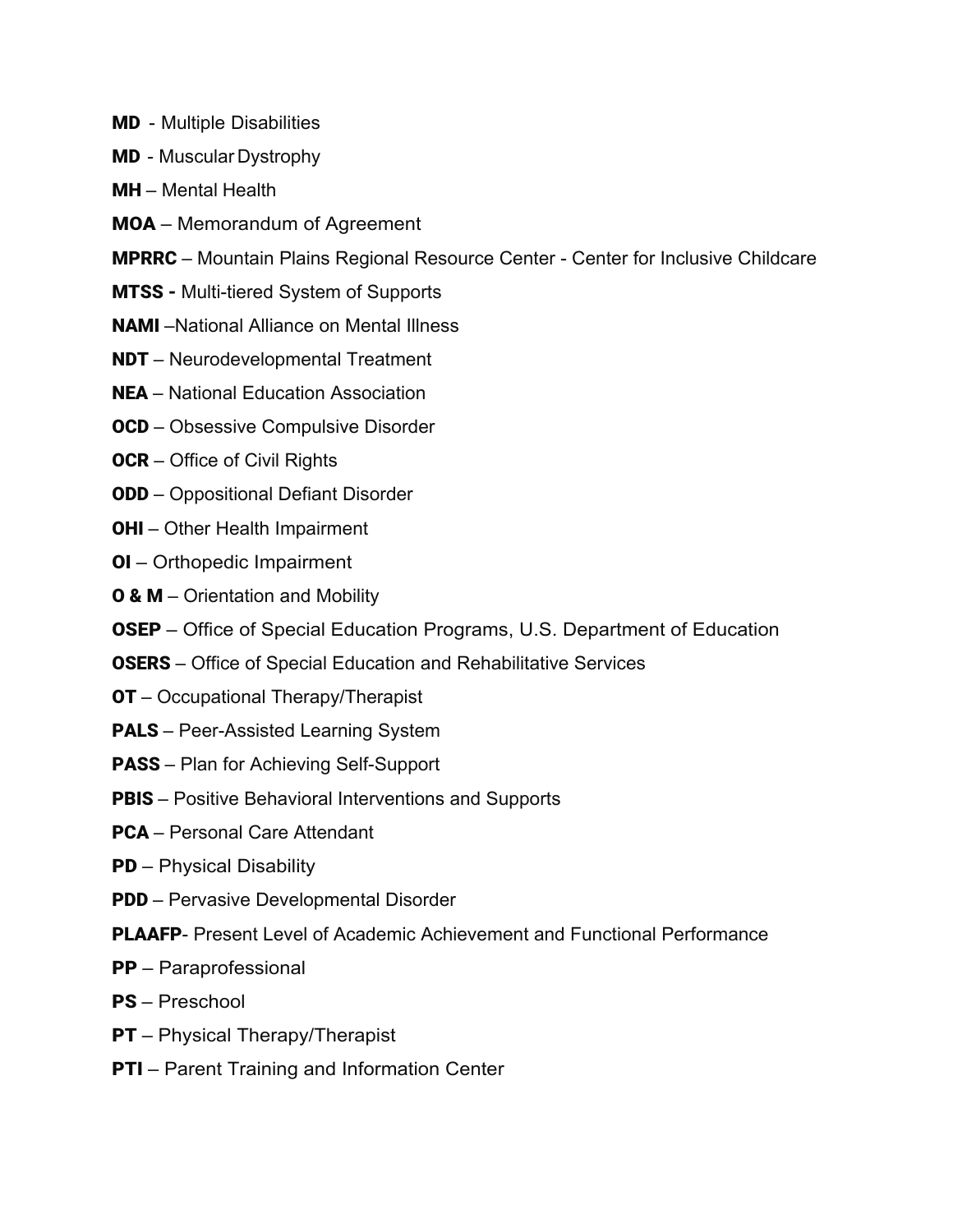- **PWD** Person with a disability
- RAD Reactive Attachment Disorder
- RSA Rehabilitation Services Administrator
- RTI Response to Intervention
- § -This symbol means "Section" as in "§ 300.7 Child with a disability" in the IDEA

regulations

- SAS Supplementary Aids and Services (in education)
- SAS Self-Administered Services (in DSPD)
- SB Spina Bifida
- SC Support Coordinator
- **SEA** State Education Agency
- USEAP Utah Special Education Advisory Panel
- SED Serious Emotional Disturbance
- SEIE Student Earned Income Exclusion
- SGA Substantial Gainful Activity
- **SI**–Sensory Integration
- SI Speech Impairment
- **SJBT** Supported Job Based Training
- SIG State Improvement Grant
- SIP State Improvement Plan
- **SL** Supported Living
- SLD Specific Learning Disability
- S/LI Speech/Language Impairment
- SLP Speech/Language Pathologist
- POA Power of Attorney
- SPED Special Education
- SSA Social Security Administration
- SSDI-Social Security Disability Income
- SSI Supplemental Security Income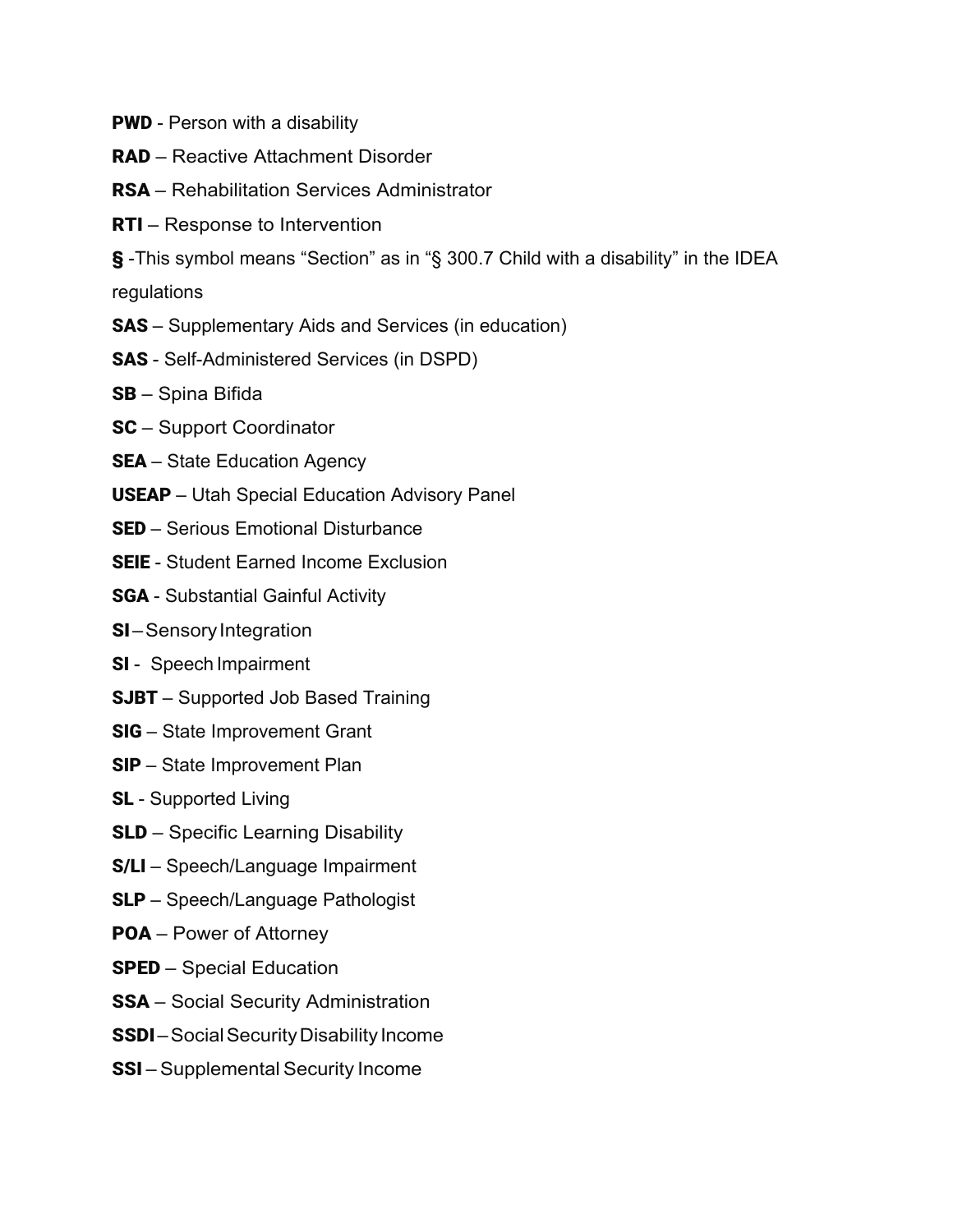- **SSIP-** State Systemic Improvement Plan
- SSP Supplemental Service Providers
- STO Short-Term Objectives
- TA Technical Assistance
- TBI Traumatic Brain Injury
- TDD Telecommunication Devices for the Deaf
- TE Transitional Employment
- TS Tourette Syndrome
- **TTA** Training and Technical Assistance
- **TTY** Teletypewriter (phone system for the deaf)
- TWWIIA Ticket to Work and Work Incentives Improvement Act
- UAA Utah Alternate Assessment
- UATT Utah Assistive Technology Teams
- UATP Utah Assistive Technology Program, Utah State University
- **UCAT** Utah Center for Assistive Technology
- UDDC Utah Developmental Disabilities Council
- UFV Utah Family Voices, a project of the Utah Parent Center
- UIP Utah Interpreter Program
- UPC Utah Parent Center
- UPIPS Utah Program Improvement Planning System for Special Education
- USB Utah School for the Blind
- USBE Utah State Board of Education
- USD Utah School for the Deaf
- USDB Utah Schools for the Deaf and the Blind
- USIG Utah's State Improvement Grant
- USILC Utah Statewide Independent Living Council
- USOR Utah State Office of Rehabilitation
- USEAP Utah State Office of Education Special Education Advisory Panel
- UWIPS Utah Work Incentives Planning Services